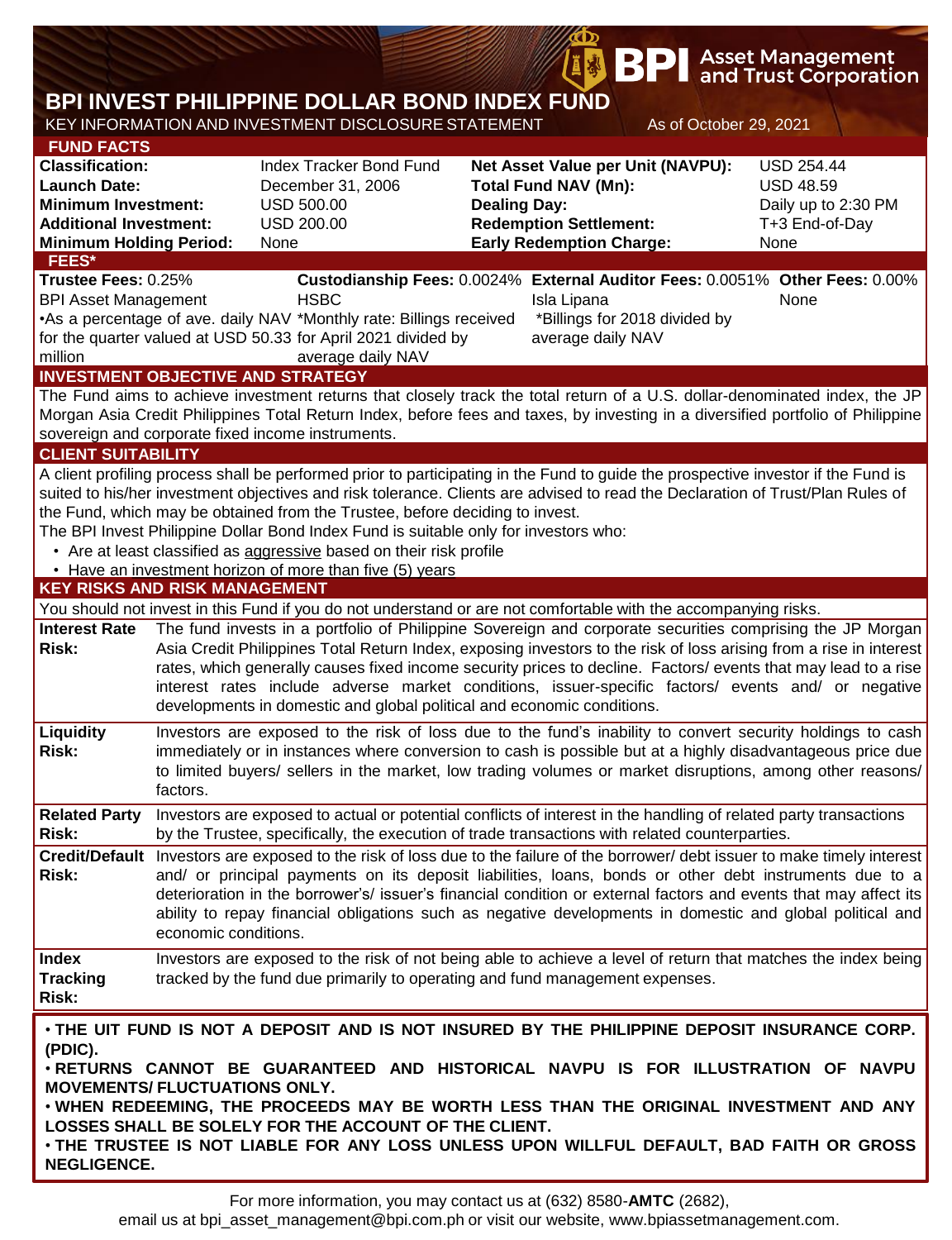## **FUND PERFORMANCE AND STATISTICS AS OF OCTOBER 29, 2021**

(Purely for reference purposes and is not a guarantee of future results)



**Fund 0.24 -0.60 1.07 0.84 23.56 154.44 Benchmark** 0.23 -0.55 1.18 1.32 25.16 169.82

\*Benchmark is the JP Morgan Asia Credit Philippines Total Return

**Fund 0.84 3.31 7.31 4.63 4.03 6.50 Benchmark** 1.32 3.64 7.77 5.00 4.38 6.92

**Fund -0.61 6.87 13.27 -0.73 5.85 41.36 Benchmark** -0.41 7.30 13.95 -0.61 6.36 45.61

**1 mo 3 mo 6 mo 1YR 3YRS S.I.<sup>2</sup>**

**1YR 2YRS 3YRS 4YRS 5YRS S.I.**

**YTD 2020 2019 2018 2017 2016**

| <b>NAVPU over the past 12 months</b>   |        |  |  |  |  |  |  |
|----------------------------------------|--------|--|--|--|--|--|--|
| Highest                                | 258.40 |  |  |  |  |  |  |
| Lowest                                 | 246.74 |  |  |  |  |  |  |
| <b>STATISTICS</b>                      |        |  |  |  |  |  |  |
| <b>Weighted Ave Duration (Yrs)</b>     | 7.53   |  |  |  |  |  |  |
| Volatility, Past 1 Year (%) 3          | 3.70   |  |  |  |  |  |  |
| Port. Weighted Yield to Maturity (%)   | 2.76   |  |  |  |  |  |  |
| <b>Current Number of Holdings</b>      | 74     |  |  |  |  |  |  |
| Tracking Error (3-Yr) <sup>4</sup> (%) | 0.5    |  |  |  |  |  |  |

<sup>1</sup>Returns are net of fees.

<sup>2</sup>Since Inception

<sup>3</sup>Measures the degree to which the Fund fluctuates vis-à-vis its average return over a period of time.

<sup>4</sup>Measure of deviation between the Fund's return and benchmark returns. A lower number means the Fund's return is closely aligned with the benchmark. 5 Includes accrued income, investment securities purchased, accrued expenses, etc.

\*Declaration of Trust is available upon request through branch of account.

| <b>PORTFOLIO COMPOSITION</b>                        |           | <b>TOP TEN HOLDINGS</b> |                 |           |
|-----------------------------------------------------|-----------|-------------------------|-----------------|-----------|
| <b>Allocation</b>                                   | % of Fund | Name                    | <b>Maturity</b> | % of Fund |
| Government                                          | 55.73     | <b>RoP Bonds</b>        | 2/2/2030        |           |
| Corporates                                          | 42.42     | <b>RoP Bonds</b>        | 1/20/2040       |           |
| Cash                                                | 0.21      |                         |                 |           |
| Time deposits and money market                      | 1.39      | <b>RoP Bonds</b>        | 2/2/2042        |           |
| Other receivables – net of liabilities <sup>5</sup> | 0.26      | <b>RoP Bonds</b>        | 1/14/2031       |           |
| <b>Maturity Profile</b>                             |           | <b>RoP Bonds</b>        | 10/23/2034      |           |
| Cash and Less than 1 Year                           | 3.58      | <b>RoP Bonds</b>        | 3/1/2041        |           |
| Between 1 and 3 Years                               | 19.13     | <b>RoP Bonds</b>        | 2/1/2028        |           |
| Between 3 and 5 Years                               | 20.58     | <b>RoP Bonds</b>        | 7/6/2046        |           |
| Between 5 and 7 Years                               | 5.77      | <b>RoP Bonds</b>        | 1/13/2037       |           |
| Between 7 and 10 Years                              | 20.79     |                         |                 |           |
| More than 10 Years                                  | 30.15     | <b>RoP Bonds</b>        | 3/16/2025       |           |

## **RELATED PARTY TRANSACTIONS\***

**CUMULATIVE PERFORMANCE (%) <sup>1</sup>**

Index

**ANNUALIZED PERFORMANCE (%) <sup>1</sup>**

**CALENDAR YEAR PERFORMANCE (%) <sup>1</sup>**

The Fund has investments and trade transactions with BPI Asset Management and Trust Corporation (BPI AMTC):

Ayala Corporation – USD 0.92 million, AC Energy – USD 1.11 million, Bank of the Philippine Islands – USD 0.67 million Globe Telecom – USD 0.56 million, Manila Water Company, Inc. – USD 0.42 million

Investments in the said outlets were approved by the BPI AMTC's Board of Directors. Likewise, all related party transactions are conducted on an arm's length and best execution basis and within established limits.

Related party in accordance with BPI AMTC's internal policy.